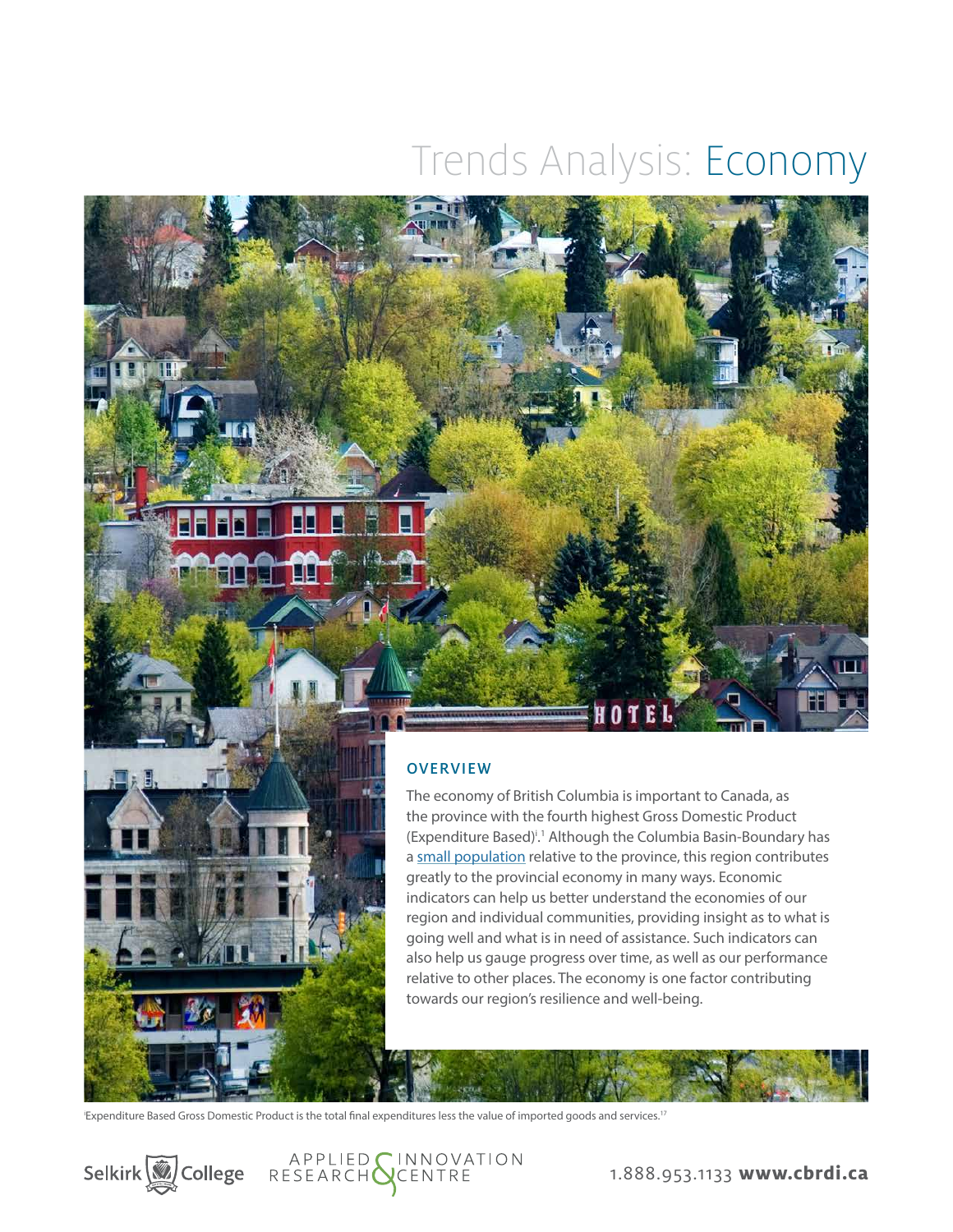Indicators that shine a light on the state of the economy in the Columbia Basin-Boundary region include:

- Employment;
- [Major Projects](#page-4-0);
- [Business Starts and Closures;](#page-5-0)
- [Total Business Counts](#page-7-0);
- [Consumer Bankruptcies;](#page-9-0) and
- [Building Permits.](#page-9-0)

These indicators are presented in detail below, including a description of what is measured and its importance, as well as current data and trends where available.

### **EMPLOYMENT**

### WHAT DOES THIS MEASURE & WHY IS IT IMPORTANT?

This indicator tracks the total number of people employed by Development Region. There are two parts to this indicator. First, the number of people employed by sector are reported. Second, employment rates, the percentage of adults over age 15 that are engaged in the workforce, over time are reported. The employment rate measures the percentage of Canadian adults age 15 years of age and over working for pay. Data for this indicator were sourced from Statistics Canada's Labour Force Survey (LFS).<sup>2</sup>

Employment figures indicate whether there are increasing opportunities for the people of the region, and in which sectors they will find potential opportunities. Employment data can be used to help track economic diversity, resilience, and regional prosperity.

Three Development Regions are contained in whole or in part by the Columbia Basin-Boundary region. The Kootenay Development Region comprises the bulk of the Columbia Basin-Boundary, and includes the Regional Districts of Kootenay Boundary (RDKB), Central Kootenay (RDCK), and East Kootenay (RDEK). Our region also includes Revelstoke, Golden, Columbia Shuswap electoral areas A and B (Thompson-Okanagan Development Region), and the Village of Valemount (Cariboo Development Region).

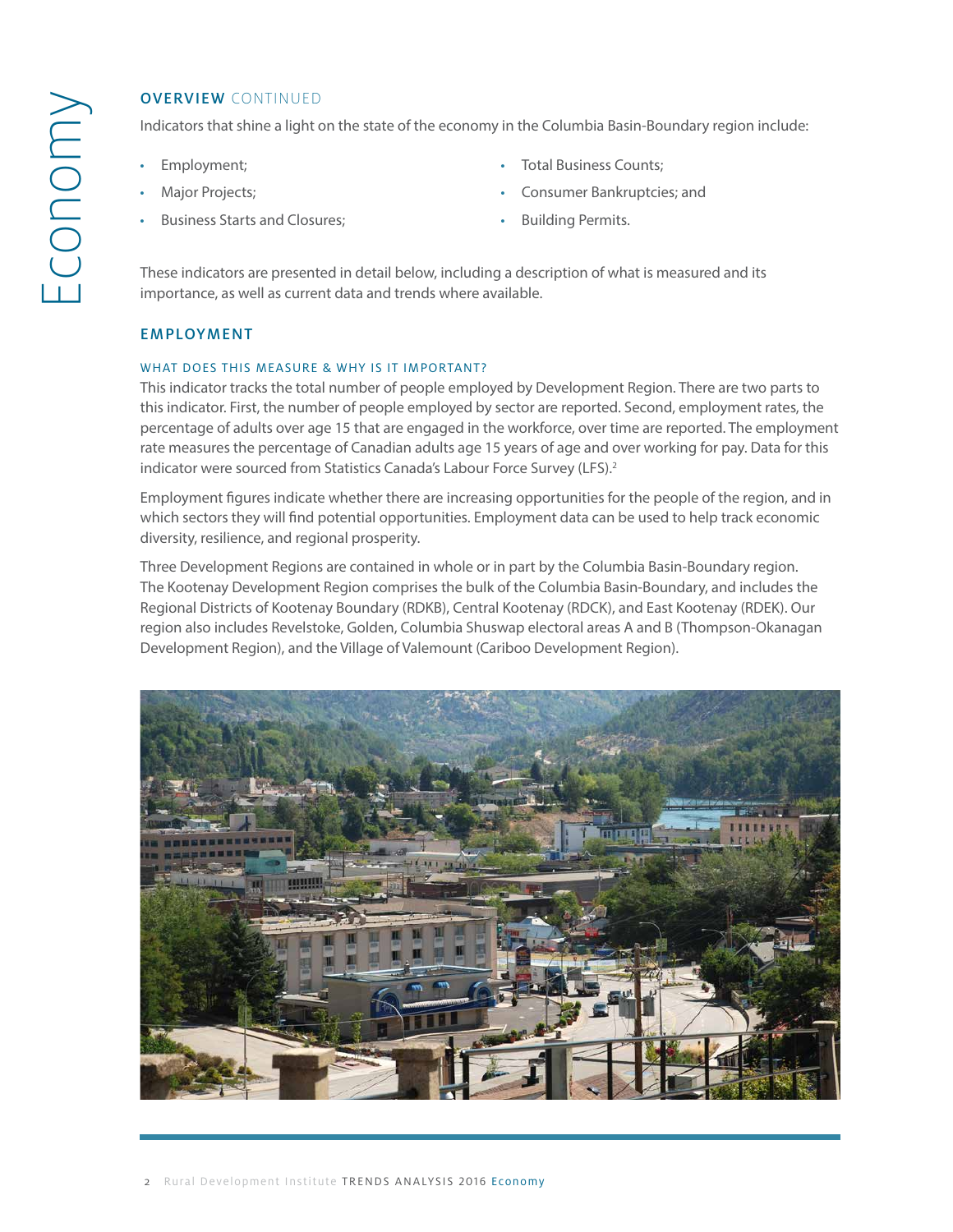### WHAT ARE THE TRENDS & CURRENT CONDITIONS?

The Labour Force Survey shows overall job growth in the Kootenay Development Region (+2.2% or 1,500) (see **Table 1**). Overall, the Services-producing sector has more jobs across all BC Development Regions. In the Kootenay Development Region between 2014 and 2015, the Goods-producing sector experienced growth (+21.9%), while the Services-producing sector experienced losses (-5.1%). This is somewhat different from the province as a whole where both Goods and Services-producing sectors experienced growth. It is worth noting that the LFS data has a reliability threshold where if numbers are less than 1,500 the numbers cannot be published. As a result, the '0.0' numbers shown in **Table 1** are not necessarily zero in reality.

|                                                 | <b>Kootenay Development Region</b> |      |               | <b>British Columbia</b> |        |               |
|-------------------------------------------------|------------------------------------|------|---------------|-------------------------|--------|---------------|
| Sector                                          | 2014                               | 2015 | 1 Year change | 2014                    | 2015   | 1 Year change |
| <b>Total, All Industries</b>                    | 67.5                               | 69.0 | 2.2%          | 2278.4                  | 2306.2 | 1.2%          |
| <b>Goods-producing sector</b>                   | 18.3                               | 22.3 | 21.9          | 449.9                   | 459.1  | 2.0%          |
| Agriculture                                     | 0.0                                | 0.0  | <b>NA</b>     | 24.3                    | 22.2   | $-8.6%$       |
| Forestry, fishing, mining, quarrying, oil & gas | 7.2                                | 6.7  | $-6.9%$       | 50.0                    | 48.3   | $-3.4%$       |
| <b>Utilities</b>                                | 0.0                                | 0.0  | <b>NA</b>     | 13.7                    | 14.5   | 5.8%          |
| Construction                                    | 4.6                                | 8.4  | 82.6%         | 200.5                   | 201.5  | 0.5%          |
| Manufacturing                                   | 4.7                                | 5.3  | 12.8%         | 161.4                   | 172.5  | 6.9%          |
| <b>Services-producing sector</b>                | 49.3                               | 46.8 | $-5.1%$       | 1828.5                  | 1847.2 | 1.0%          |
| Trade                                           | 11.8                               | 11.3 | $-4.2%$       | 358.0                   | 352.9  | $-1.4%$       |
| Transportation & warehousing                    | 3.3                                | 2.5  | $-24.2%$      | 133.8                   | 140.0  | 4.6%          |
| Finance, insurance, real estate & leasing       | 3.1                                | 2.6  | $-16.1%$      | 137.2                   | 128.6  | $-6.3%$       |
| Professional, scientific & technical services   | 1.9                                | 2.5  | 31.6%         | 182.3                   | 188.1  | 3.2%          |
| Business, building & other support services     | 1.7                                | 1.7  | $0.0\%$       | 87.9                    | 93.5   | 6.4%          |
| <b>Educational services</b>                     | 5.0                                | 4.3  | $-14%$        | 166.3                   | 163.4  | $-1.7%$       |
| Health care & social assistance                 | 9.5                                | 9.2  | $-3.2\%$      | 269.8                   | 287.4  | 6.5%          |
| Information, culture & recreation               | 2.5                                | 2.3  | $-8.0\%$      | 107.7                   | 114.5  | 6.3%          |
| Accommodation & food services                   | 5.2                                | 5.3  | 1.9%          | 185.3                   | 177.5  | $-4.2%$       |
| Other services                                  | 3.3                                | 3.2  | $-3.0\%$      | 102.4                   | 105.1  | 2.6%          |
| Public administration                           | 1.9                                | 2.0  | 5.3%          | 97.9                    | 96.1   | $-1.8%$       |

Table 1: Employment by sector (in thousands), 2014-2015<sup>2</sup>

It is important to understand that the LFS data are based on a survey of a sample of an area's residents. Statisticians take the answers from the sample and, based on this information, make estimations of how the whole population would answer the same questions.<sup>3</sup> This process, or estimation, can be very accurate under favourable conditions. However, with smaller sample sizes, like those from rural places, variability and the likelihood of estimation error increase. Please refer to the RDI's report, *[Understanding Labour Force Survey](http://datacat.cbrdi.ca/sites/default/files/attachments/Understanding-the-LFS-Methodology-Brief.pdf)  [Variability for the Basin-Boundary Region](http://datacat.cbrdi.ca/sites/default/files/attachments/Understanding-the-LFS-Methodology-Brief.pdf)*, for a complete discussion of this issue and recommendations.4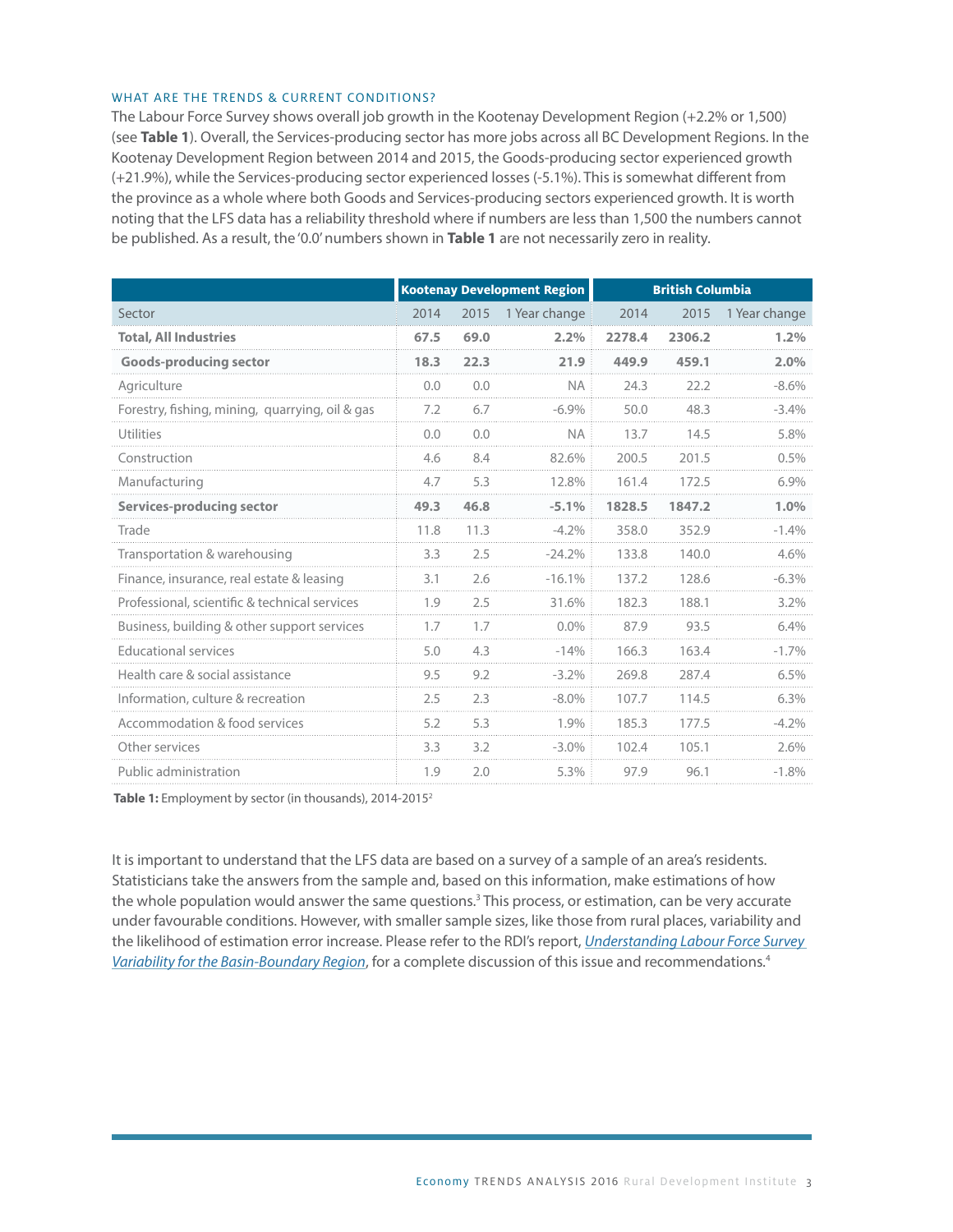# Economy



The LFS data also provides the employment rates for the province and the Development Regions. **Table 2** shows the total employment rates for the province and the development regions from 2010 to 2015, including percent change for five years (2010 to 2015) and one year (2014 to 2015). Within the Columbia Basin-Boundary, the Cariboo has the highest employment rate (62.4%) and the only Development Region in the Columbia Basin-Boundary that was higher than the provincial average (59.5%) in 2015. Compared to the other Development Regions, the Cariboo has the third highest employment rate of the seven Development Regions, while the Thompson-Okanagan and Kootenay are fifth and sixth respectively.

| Region                   | 2010 | 2011 | 2012 |      |                |       | 2013 2014 2015 5 Year Change<br>$(2010-15)$ | 1 Year Change<br>$(2014-15)$ |
|--------------------------|------|------|------|------|----------------|-------|---------------------------------------------|------------------------------|
| British Columbia         | 60.7 | 60.2 | 60.4 |      | 59.8 59.5      | 59.5  | $-2.0\%$                                    | በ በ%                         |
| Vancouver Island & Coast | 59.4 | 56.0 | 55.8 |      | 56.1 54.2 54.6 |       | $-8.1\%$                                    | በ 7%                         |
| Lower Mainland/Southwest | 61.2 | 61.3 | 61.4 | 60.6 | 60.8           | 60 Z  | $-0.8\%$                                    |                              |
| Thompson/Okanagan        | 59.4 | 58.4 |      |      | 58.9 57.5 58.0 | 58.0  | $-24%$                                      | በ በ‰                         |
| Kootenay                 | 54.7 | 56.8 |      |      | 58.7 62.1 55.2 | -56.6 | $35\%$                                      | 25%                          |
| Cariboo                  | 62.8 | 64.0 | 67.0 |      | 64.5 67.2      | 624   | $-0.6\%$                                    | $-71%$                       |
| North Coast & Nechako    | 60.7 | 64.2 | 59.1 |      | 60.8 58.7      | 63.5  | $4.6\%$                                     |                              |
| Northeast                | 72 N | 718  | 759  | 74.0 | 70.1           | 719   | 10 <sub>o</sub>                             | 60/2                         |

Table 2: Employment rate (%) for BC and by Development Region, 2010 to 2015<sup>2</sup>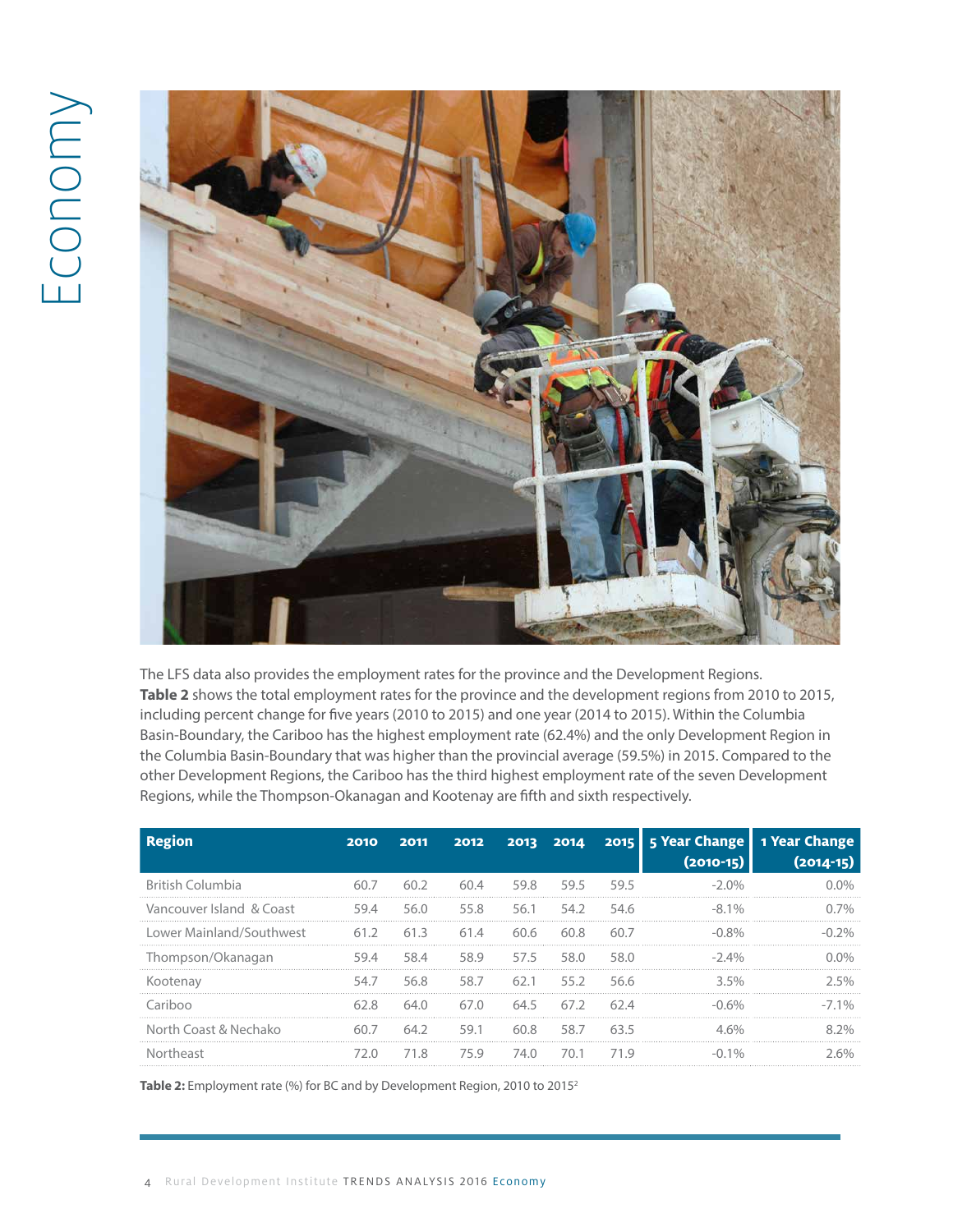### <span id="page-4-0"></span>MAJOR PROJECTS

### WHAT DOES THIS MEASURE & WHY IS IT IMPORTANT?

The [BC Major Projects Inventory](http://www2.gov.bc.ca/gov/content/employment-business/economic-development/industry/bc-major-projects-inventory/recent-reports) is published quarterly and provides a summary of major private and public sector construction projects with an estimated cost of \$15 million or greater.<sup>5</sup> Project information collected includes identification (e.g., name, description, location), status (e.g., proposed, on hold, completed), size, and other characteristics (e.g., public versus private, green status).<sup>5</sup> The major projects inventory provides one indicator of investment in infrastructure. Data for this indicator are taken from the most recently published Major Projects Report – Q2 2016 (April – June 2016).<sup>5</sup> Data are presented and compared at the Development Region level.

### WHAT ARE THE TRENDS & CURRENT CONDITIONS?

The capital costs of all major projects under construction by the end of June 2016 were \$77.9 billion for the province, of which 4.6%, or \$3.6 billion, was in the Kootenay Development Region.5 The Thompson-Okanagan Development Region accounts for 18% (\$14 billion) of the projects under construction, while the Cariboo Development Region accounts for less than 1% (\$480 million).<sup>5</sup> A further \$326 billion of major projects were proposed for the province at this time, of which 0.7%, or \$2.3 billion, are in the Kootenay Development Region.5 When compared to the same quarter five years ago, in 2012, the capital costs of projects under construction were \$77.9 billion for the province and \$3.8 billion for the Kootenay, \$16 billion for the Thompson-Okanagan, and \$2.7 billion for the Cariboo Development Region, suggesting decreases in major projects across the Columbia Basin-Boundary region.<sup>6</sup>

**Table 3** shows the distribution of major projects by sector. Of the 28 projects listed for the Kootenay Development Region, the largest sector, with 10 projects, is Residential Commercial. Among the Development Regions in the province the Kootenay Development Region is shown to have the third lowest total number of projects.

| <b>Development</b><br><b>Region</b> | <b>Residential</b><br><b>Commercial</b> | <b>Transportation</b><br>& Warehousing | Oil & Gas<br><b>Extraction</b> |     | Mining & Utilities   Manufacturing | <b>Public</b><br>Services | <b>Other</b><br><b>Services</b> | <b>Total</b> |
|-------------------------------------|-----------------------------------------|----------------------------------------|--------------------------------|-----|------------------------------------|---------------------------|---------------------------------|--------------|
| Vancouver Island<br>& Coast         | 85                                      | 12                                     | 6                              | 19  |                                    | 9                         | 6                               | 138          |
| Lower Mainland/<br>Southwest        | 303                                     | 37                                     | h                              | 41  |                                    | 42                        | 10                              |              |
| Thompson/<br>Okanagan               | 55                                      |                                        |                                | 20  |                                    | 10                        |                                 | 108          |
| Kootenay                            |                                         |                                        |                                |     |                                    |                           |                                 | 28           |
| Cariboo                             | 6                                       | 3                                      | 8                              | 7   |                                    |                           |                                 | 77           |
| North Coast                         |                                         | 15                                     | 31                             |     |                                    |                           |                                 |              |
| Nechako                             |                                         |                                        |                                |     |                                    |                           |                                 |              |
| Northeast                           |                                         |                                        |                                |     |                                    |                           |                                 |              |
| <b>BC</b> Total                     |                                         | 92                                     | 93                             | 178 |                                    | 64                        | 30                              |              |

**Table 3:** Summary of major projects Development Region by industrial category (excluding completed projects) April-June 20165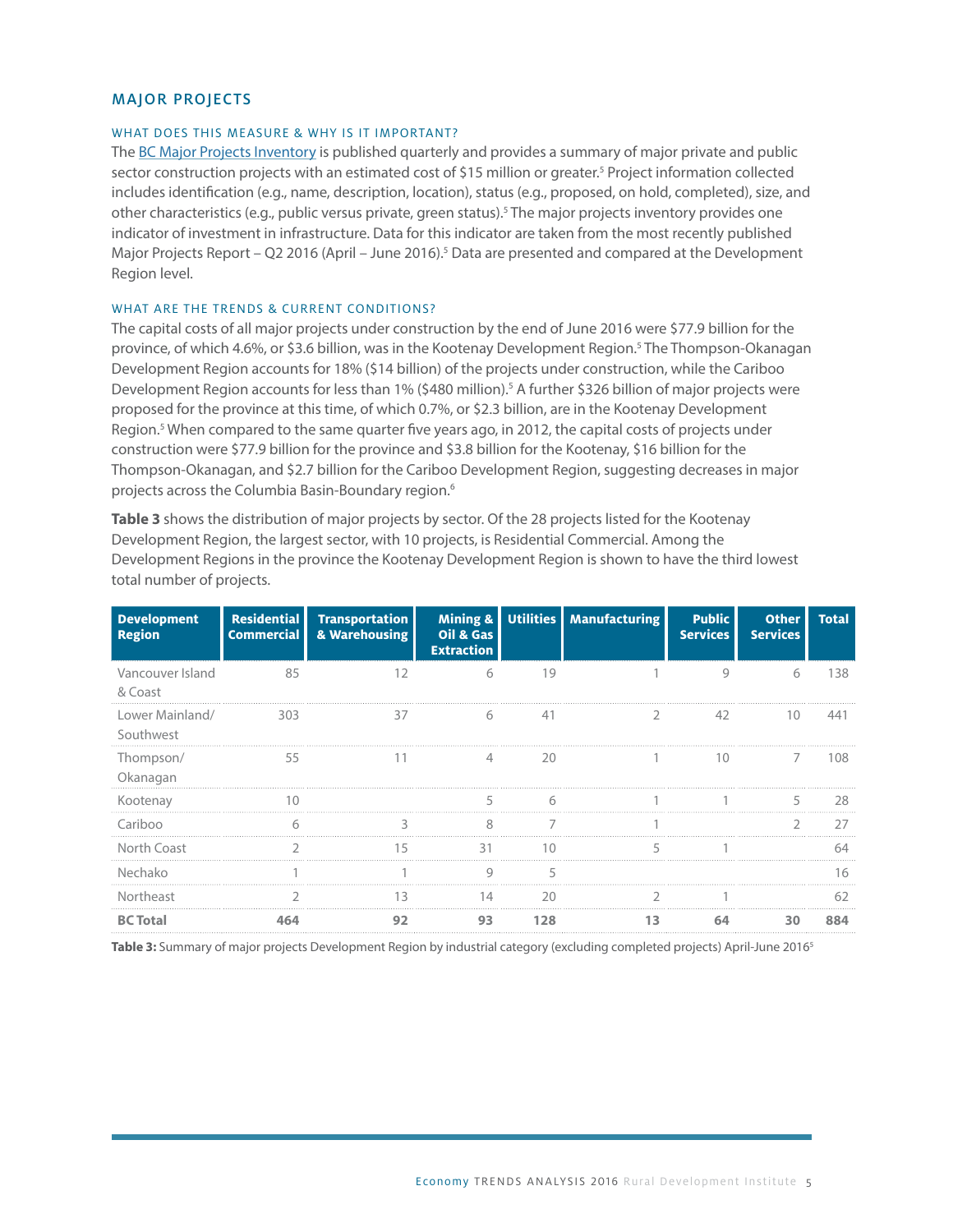## <span id="page-5-0"></span>BUSINESS STARTS & CLOSURES

# WHAT DOES THIS MEASURE & WHY IS IT IMPORTANT?

man experiment the manneuver of the commentation.<br>This indicator measures the number of business starts and closures, by year, and by Regional District (i.e., business starts) or Development Region (i.e., business bankruptcies). Data for this indicator were gathered from BC Stats' [business formations and failures statistics](http://www.bcstats.gov.bc.ca/StatisticsBySubject/Economy/BusinessFormationsandFailures.aspx).<sup>7</sup> Business starts refer to new business incorporations, and closures are inferred from bankruptcies, referring to the number of businesses that have filed for<br>hardworthistic a river wear bankruptcy in a given year. conditions are favouring to see business for may expect than the see business for the see business for the see o

Business starts and closures indicate the overall business climate in the region. If economic conditions are favourable, we may expect to see businesses forming faster than they close, and vice versa. This indicator gives a sense of whether the business climate is supporting the development of an expanding or contracting economy. *What are the trends & current conditions?*

# WHAT ARE THE TRENDS & CURRENT CONDITIONS?

with the the thermas a connent conditions:<br>Over the past 10 years the number of business starts has fluctuated across the Regional Districts within the over the past to years the namber of basiness state has hectaated across the hegional bistricts them the<br>Columbia Basin-Boundary (see **Figure 1**). The trends at the Regional District level differs, as shown by the dotted 'linear' trend lines on **Figure 1**. When business formations are compared between 1995 and 2015 we see a wide range between the +35.6% change in the Regional District of East Kootenay (RDEK) to the -30.1% change in the Regional District of Kootenay Boundary (RDKB).<sup>7</sup> The trend for all the Regional Districts within the Columbia Basin-Boundary region are lower than the provincial average, which had a +59.1% change over the same time period and a general upward trend.<sup>7</sup>



**Figure 1: Business starts by Regional District**<sup>7</sup> **Figure 1:** Business starts by Regional District7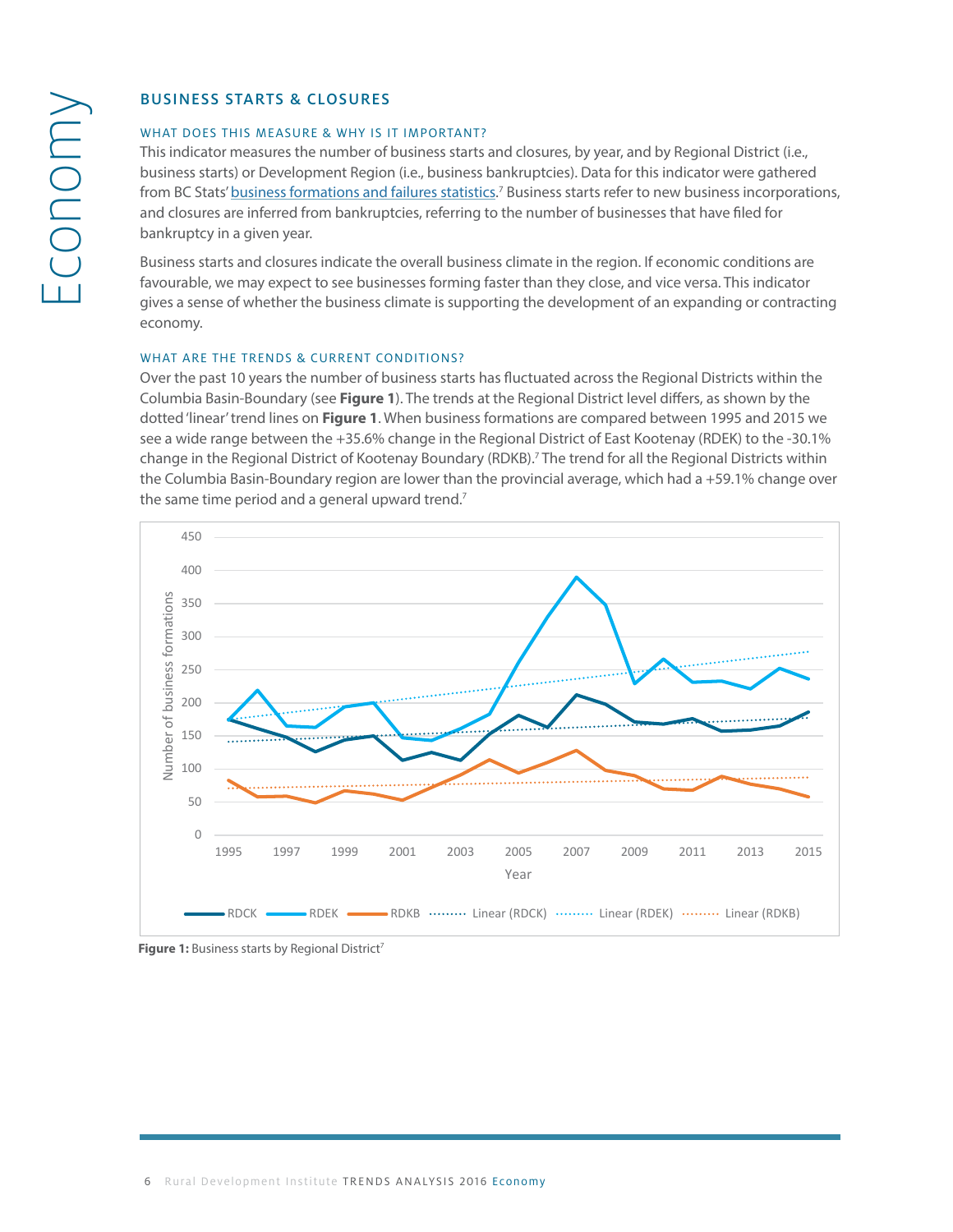

The total number of business bankruptcies has seen fluctuations across all the Development Regions, but an overall downward trend across the years shown in all Development Regions, also similar to what is seen at the provincial level (see **Figure 2**).7



Figure 2: Business bankruptcies by Development Region<sup>ii</sup> (2006-2015)<sup>7</sup>

"The Lower Mainland-Southwest Development Region has been excluded because the numbers are significantly higher, obscuring the details of<br>the rural Development Begions the rural Development Regions.

example, incorporations in the Kootenay Development Region are at a lower level now than they have been in the past, with a 1 (2014-2015,  $\alpha$ 1)-2015,  $\alpha$  (2014-2015,  $\alpha$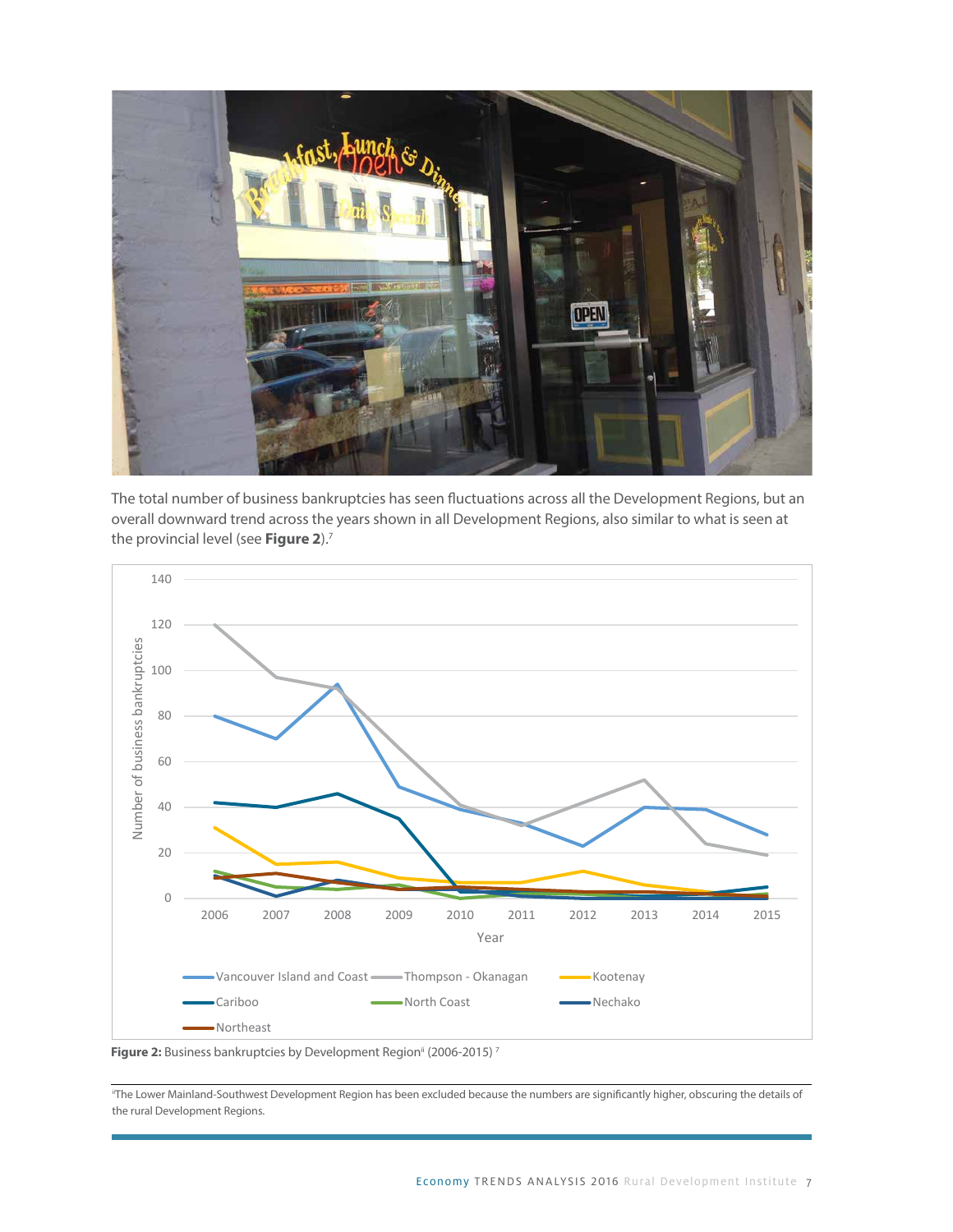<span id="page-7-0"></span>Table 4 shows a different story from when this indicator was reported on in [2013.](http://www.cbrdi.ca/wp-content/uploads/StateoftheBasin2013_LongReport1.pdf)<br>
incorporations in the Kootenay Development Region are at a lower level now than<br>
past, with a one (2014-2015, -1.4%) and five (2010-2015, -<sup>8</sup> For example, incorporations in the Kootenay Development Region are at a lower level now than they have been in the past, with a one (2014-2015, -1.4%) and five (2010-2015, -4.8%) year change incorporations are below the provincial averages (one year 8.5%, five year 25.2%). However, business bankruptcies reported in the Kootenay Development region for 2015 are zero, meaning the one and five year comparisons show a 100% decrease in bankruptcies, better than the averages of the province and the other Development Regions shown.

|                             | <b>Business bankruptcies</b>     |                 | <b>Incorporations</b>                                                                                                             |                             |  |
|-----------------------------|----------------------------------|-----------------|-----------------------------------------------------------------------------------------------------------------------------------|-----------------------------|--|
| <b>Development Region</b>   | 1 year change<br>$(2014 - 2015)$ | $(2010 - 2015)$ | 5 year change control to the state of the state is a state of the state of the state of the state is a state o<br>$(2014 - 2015)$ | 5 year change<br>(2010-2015 |  |
| <b>British Columbia</b>     | $-23.0\%$                        | -32.8%          | $8.5\%$                                                                                                                           | 25.2%                       |  |
| Vancouver Island<br>& Coast | $-28.2%$                         | $-28.2\%$       | $-0.2\%$                                                                                                                          | $3.4\%$                     |  |
| Lower Mainland/Southwest    | -25.4%                           | $-23.6\%$       | 11.9%                                                                                                                             | 30.1%                       |  |
| Thompson/Okanagan           | $-20.8\%$                        | -53.7% :        | $-1.6\%$                                                                                                                          | 16 2%                       |  |
| Kootenay                    | $-100.0\%$                       | $-100.0\%$      | $-1.4\%$                                                                                                                          | $-4.8\%$                    |  |
| Cariboo                     | 150.0%                           | 66.7%           | $2.9\%$                                                                                                                           | 23.5%                       |  |
| North Coast                 | <b>NA</b>                        | NA.             | $-1.7\%$                                                                                                                          | 51 3%                       |  |
| Nechako                     | ΝA                               | $-100.0\%$      | $1.3\%$                                                                                                                           | 78 4%                       |  |
| Northeast                   | $-50.0\%$                        | $\Omega\%$      | $-174%$                                                                                                                           |                             |  |

Table 4: Change in business bankruptcies and incorporations by Development Region (2010-2015)<sup>7</sup>

### TOTAL BUSINESS COUNTS Monitoring changes in the number of businesses operating in the region gives an indication of

**2015)**<sup>9</sup>

## WHAT DOES THIS MEASURE & WHY IS IT IMPORTANT?

This indicator measures the number of businesses with active establishments, by year, and Regional District. Data for this indicator were gathered from BC Stats' [Business Counts reports.](http://www.bcstats.gov.bc.ca/StatisticsBySubject/BusinessIndustry/BusinessCountsEmploymentByIndustry.aspx)<sup>9</sup> It is important to note that this data set has been subject to methodological changes over time that impede a thorough examination of historic trends. From 2014 to 2015 there were increases in the number of businesses in all Regional Districts

Monitoring changes in the number of businesses operating in the region gives an indication of the overall business climate. If conditions are favourable, we may expect to see net increases in the number of businesses from year to year. This indicator gives a sense of whether the business climate is supporting the development of an expanding or contracting economy.



### WHAT ARE THE TRENDS & CURRENT CONDITIONS?  $\overline{O}$  of these bars. Can some please do the measure please do the measure please do the measure please do the measure please do the measure please do the measure please of the measure please of the measure please of th

From 2014 to 2015 there were increases in the number of businesses in all Regional Districts across the Columbia Basin-Boundary except for the Kootenay Boundary Regional District (RDKB) (see **Figure 3**). The changes in all three Regional Districts is less  $\sum_{i=1}^{n}$ 

Figure 3: Total number of business locations (all industries, all employees) by Regional District (2014-2015)<sup>9</sup>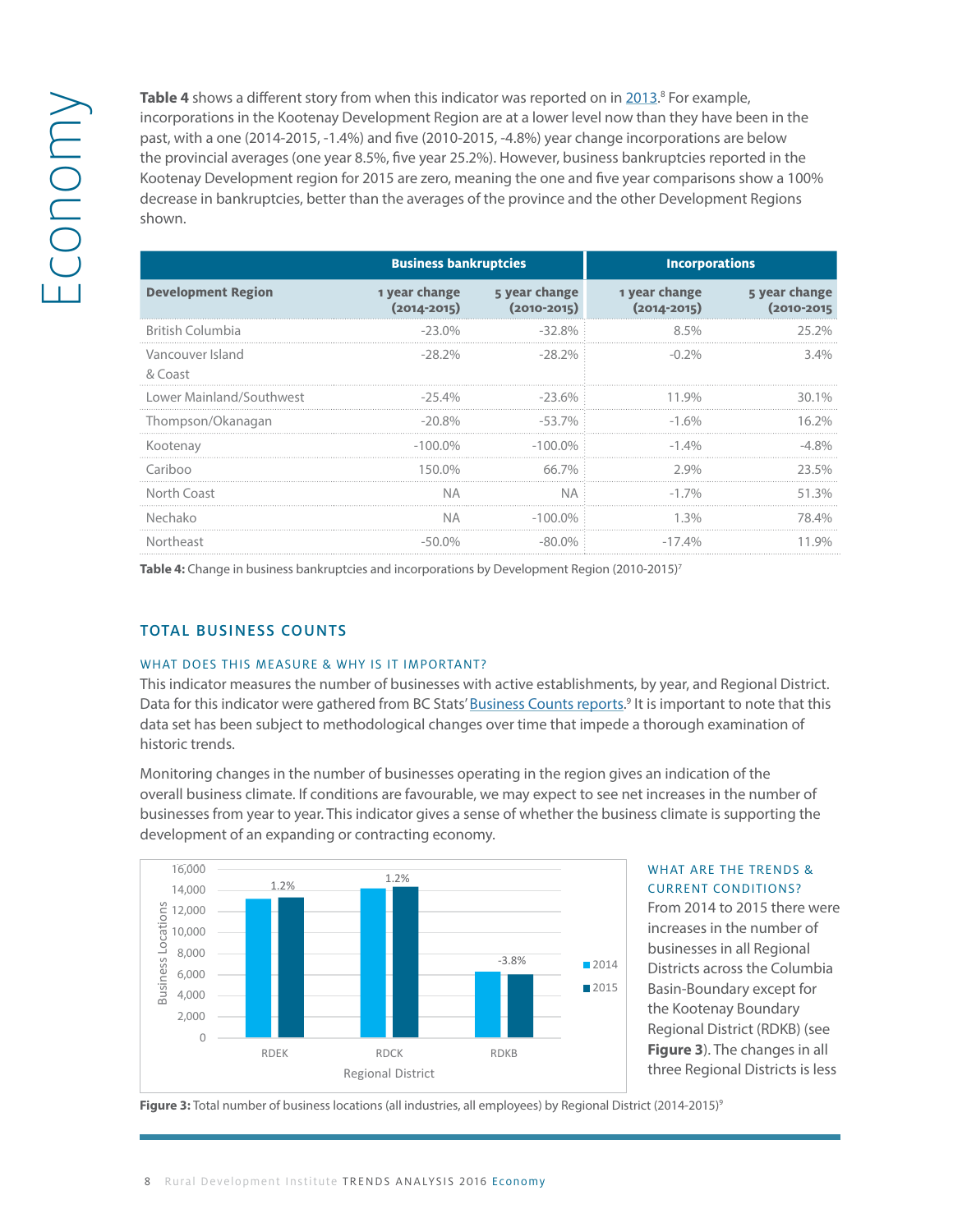than the provincial average growth in business location numbers (2.4%). Business counts are available by Census Sub-Division on the [Digital Basin,](http://datacat.cbrdi.ca/digitalbasin/wpPrtDriver.php?Community=Select%2520a%2520Community&Theme=Business%2520Climate%2520%2526%2520Sectors&Pillar=Economic&Category=Tot%20Business%20Counts) including the number of employees per business.<sup>10</sup>

**Figure 4** further breaks down the data, showing the businesses by NAICS code for each of the three Regional Districts. We can see across all three regional districts that Real Estate & Rental & Leasing is dominant, similar to the province as a whole. However, where growth was experienced differs across the Regional Districts. In the East Kootenay Regional District (RDEK) 11 sectors stayed the same or experienced growth between 2014 and 2015, while 10 sectors experienced a decrease. In terms of growth, the sectors in the RDEK that experienced the most growth between 2014 and 2015 were Manufacturing, Other Services<sup>iii</sup>, and Mining & Oil & Gas. During the same time in the Central Kootenay Regional District (RDCK), 15 sectors stayed the same time in the Central Kootenay Regional District (RDCK), 15 sectors stayed the same or experienced growth, while six sectors experienced a decrease. Those sectors experiencing the highest growth in the RDCK are Education, Health Care, and Administration & Support, Waste Management & Remediation. In the RDKB,11 sectors stayed the same or experienced growth between 2014 and 2015, while 10 sectors experienced a decrease. The RDKB sectors experiencing the most growth are Arts, Entertainment, Information & Culture, and Transportation & Warehousing.





**Consumer Bankruptcies** 

*What does this measure & why is it important?*  Organizations; and Private Households.18iiiOther Services include Repair and Maintenance; Personal and Laundry Services; Religious, Grant-Making, Civic, and Professional and Similar

This indicator measures the number of personal bankruptcies reported, by  $\alpha$  and by  $\alpha$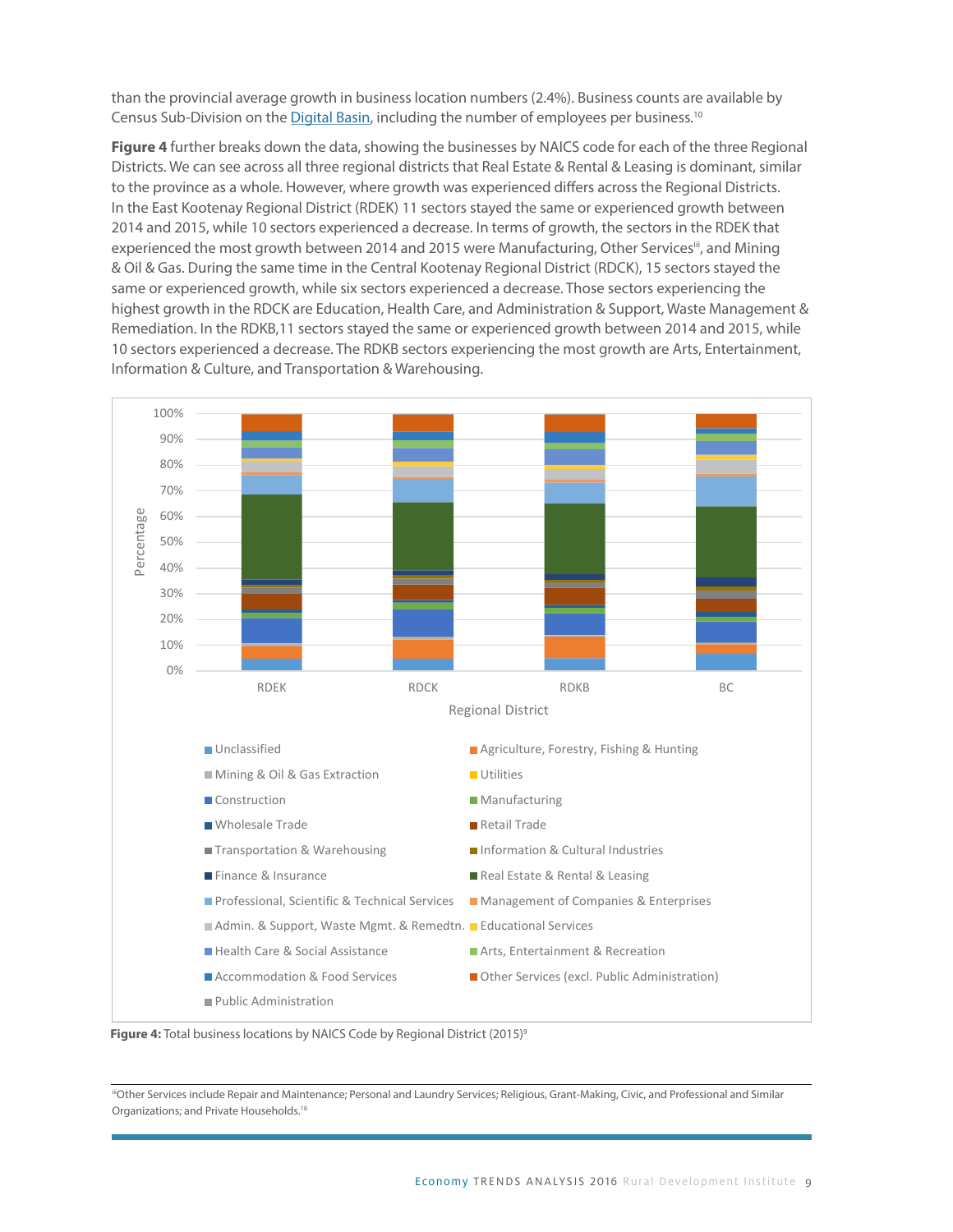### WHAT DOES THIS MEASURE & WHY IS IT IMPORTANT?

This indicator measures the number of consumer bankruptcies reported, by year, and by Development Region. Data for this indicator were gathered from BC Stats' [business formations and failures statistics](http://www.bcstats.gov.bc.ca/StatisticsBySubject/Economy/BusinessFormationsandFailures.aspx).<sup>7</sup>

<span id="page-9-0"></span>CONSUMER BANKRUPTCIES<br>
WHAT DOES THIS MEASURE & WHY<br>
This indicator measures the numbe<br>
Region. Data for this indicator were<br>
Consumer bankruptcies are typical<br>
to a single cause.<sup>11</sup> In terms of cons<br>
have various potenti Consumer bankruptcies are typically a result of the combination of many household factors, as opposed consumer bankruptcies are typically a result of the combination of many household idetors, as opposed<br>to a single cause.<sup>11</sup> In terms of consumer bankruptcies as an economic indicator, consumer bankruptcies have various potential impacts on the economy, linking to the consumer price index, GDP price measures, corporate profits, and taxes.<sup>11</sup> For example should the creditors who bear the costs of bankruptcies pass the costs along to consumers the result may be higher prices, while if creditors absorb the costs the result may be lower profits.<sup>11</sup> Understanding the level and change in consumer bankruptcies provides a starting point for comparison with other indicators. *What are the trends & current conditions?*

### WHAT ARE THE TRENDS & CURRENT CONDITIONS?

The total number of personal consumer bankruptcies in the Kootenay Development Rregion spiked in 2009 with the recession and has been declining since (see **Figure 5**). This is similar to the overall provincial trend.<sup>7</sup>



**Figure 5:** Consumer bankruptcies by Development Region<sup>iv</sup> (2006-2015)<sup>7</sup>

# **Building Permits** BUILDING PERMITS

# *What does this measure & why is it important?*  WHAT DOES THIS MEASURE & WHY IS IT IMPORTANT?

*What are the trends & current conditions?*

This indicator measures the value of building permits issued annually, by Regional District. This indicator measures the value of building permits issued annually, by Regional District. Data for this indicator were compiled by Statistics Canada and processed by [BC Stats.](http://www.bcstats.gov.bc.ca/StatisticsBySubject/Economy/BuildingPermitsHousingStartsandSales.aspx)<sup>12</sup>

Housing starts and building permits are well accepted indicators of economic performance.<sup>13,14</sup><br>Housing starts tend to pick up at the beginning of a business cycle, and taper at the initial signs of economic slowdown. This is reflective of changing consumer expectations, coupled with interest rates (typically low during the emergence from a recession, and increasing in response to economic growth). Housing starts and building permits are well accepted indicators of economic performance.<sup>13,14</sup>

iv The Lower Mainland-Southwest Development Region has been excluded because the numbers are significantly

MThe Lower Mainland-Southwest Development Region has been excluded because the numbers are significantly higher, obscuring the details of recession. Since the reception there has been value of building permits, in the value of building permits, in the value of building permits, in the value of building permits, in the value of building permits, in the value the rural Development Regions.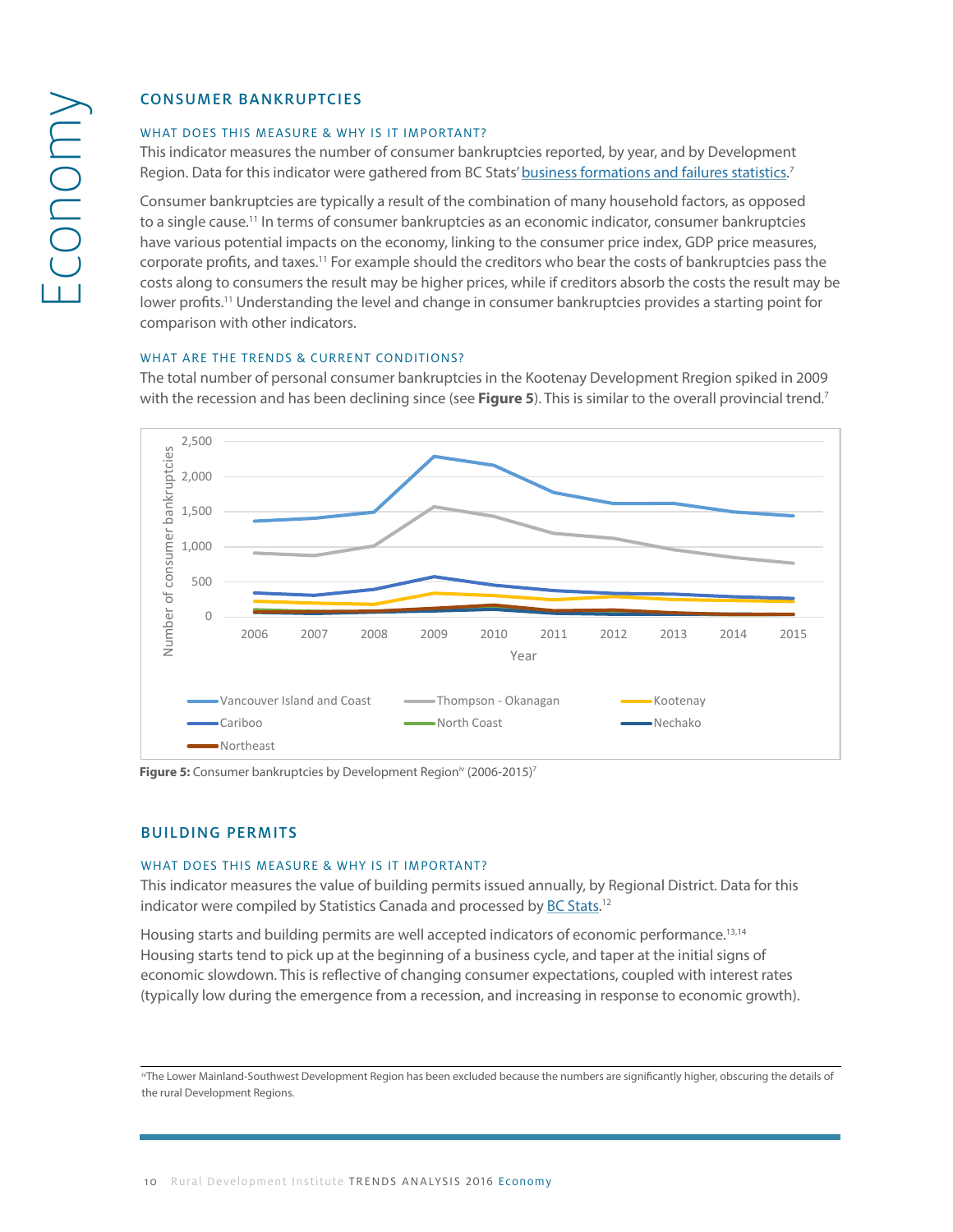### WHAT ARE THE TRENDS & CURRENT CONDITIONS?

**Figure 6** shows the sharp reduction in permitted building projects following the 2008/2009 recession. Since the recession there has been variability in the value of building permits, however overall levels continue to be lower than pre-recession across all three Regional Districts. This is contrary to the provincial average, which experienced the same sharp decline following the recession, but has since climbed above 2008 levels.<sup>12</sup> Values of building permits for individual communities are available on the <u>Digital Basin</u>.<sup>15</sup>



**Figure 6: Total value of building permits issued, by Regional District (2008-2015)**<sup>12</sup> **Figure 6:** Total value of building permits issued, by Regional District (2008-2015)<sup>12</sup>

### SUMMARY **Summary**

The Columbia Basin-Boundary has an economy that is relatively stable. When asked how satisfied they felt with their future financial security, the majority of regional residents (77%) responded positively with a rating of six or higher out of 10.<sup>16</sup> The majority of residents polled also indicated the local economy is getting better not worse.<sup>16</sup> Although the impacts of the 2008/2009 global economic recession can be seen, most indicators are returning to pre-recession levels, a trend that can be seen in regions across the province. While stable, the Columbia Basin-Boundary region is reliant on a small number of sectors, particularly related to Service Producing jobs (e.g., trade, health/social services). When compared to the other Development Regions, Kootenay is sixth in terms of employment rate. Further detail related to employment can be found in the [Workforce Trends Analysis.](http://datacat.cbrdi.ca/sites/default/files/attachments/TA_WorkForce_2016.pdf ) Service Production in the other production in the other services, the other compared to the other compared to the other compared to the other compared to the other compared to the other compared to the other compared to th

One indicator of that shows our region relative to the province as a whole is that of major projects under construction, where 4.6% of the major projects in BC are within the Kootenay Development Region. Looking at the trend over time, we see a slight decrease in major projects across the region, although it is important to note that this indicator does not include those projects valued at less than \$15 million. There has been an increase in the number of businesses across the Columbia Basin-Boundary, except in the Kootenay Boundary Regional District. However, this growth is still less than the provincial average.

District. However, this growth is still less than the provincial average.